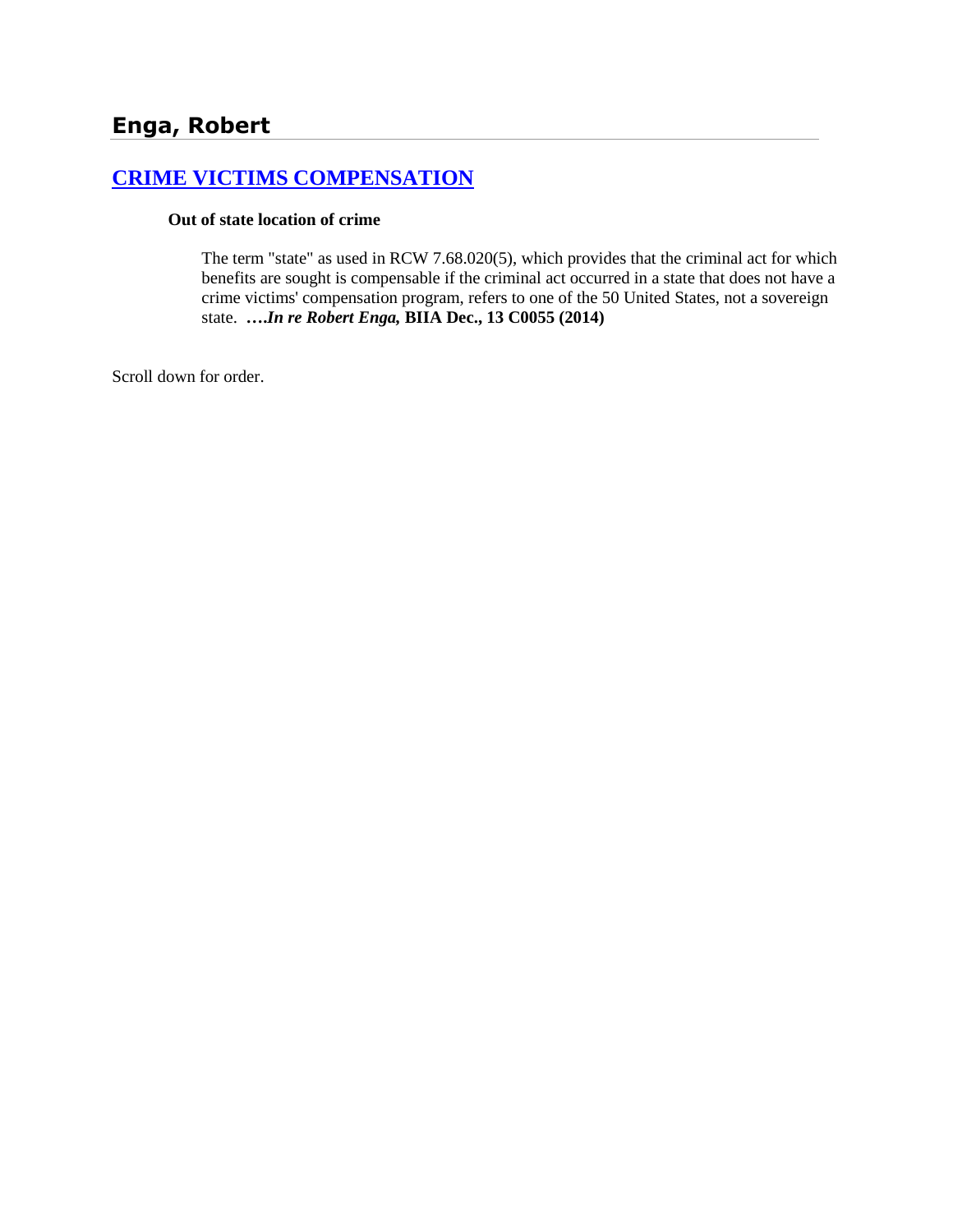#### **BEFORE THE BOARD OF INDUSTRIAL INSURANCE APPEALS STATE OF WASHINGTON**

**)**

**IN RE: ROBERT W. ENGA ) DOCKET NO. 13 C0055**

**CLAIM NO. VN-42853 ) DECISION AND ORDER**

APPEARANCES:

Claimant, Robert W. Enga, Pro Se

Department of Labor and Industries, by The Office of the Attorney General, per Linda Tobin

The claimant, Robert W. Enga, filed an appeal with the Board of Industrial Insurance Appeals on November 4, 2013, from an order of the Department of Labor and Industries dated November 1, 2013. In this order, the Department affirmed the October 21, 2013 order, in which the Department rejected the claim under the Crime Victims Act, because '[t]he crime occurred in a location that is not a state, territory or possession of the United States," citing RCW 7.68.020(5). The Department order is **AFFIRMED**.

## **DECISION**

As provided by RCW 51.52.104 and RCW 51.52.106, this matter is before the Board for review and decision. The Department filed a timely Petition for Review of a Proposed Decision and Order issued on July 15, 2014, in which the industrial appeals judge reversed and remanded the Department order dated November 1, 2013. The claimant filed Enga's Response to Petition for Review on September 22, 2014. The Department filed its Reply to Victim's (Enga) Response to Petition for Review on September 23, 2014.

The Board has reviewed the evidentiary rulings in the record of proceedings and finds that no prejudicial error was committed. The rulings are affirmed.

At issue is whether the crime victims' compensation program provided for at RCW 7.68 provides benefits when an alleged crime occurred in the Cayman Islands, a location that is not a state, territory or possession of the United States.

In the Proposed Decision and Order, our industrial appeals judge concluded that Mr. Enga's claim should be allowed even though he was victim of a crime in the Cayman Islands, and reversed and remanded the November 1, 2013 Department order on appeal. We disagree with the conclusion reached by our industrial appeals judge, and have granted review to provide an explanation and to affirm the Department's November 1, 2013 order.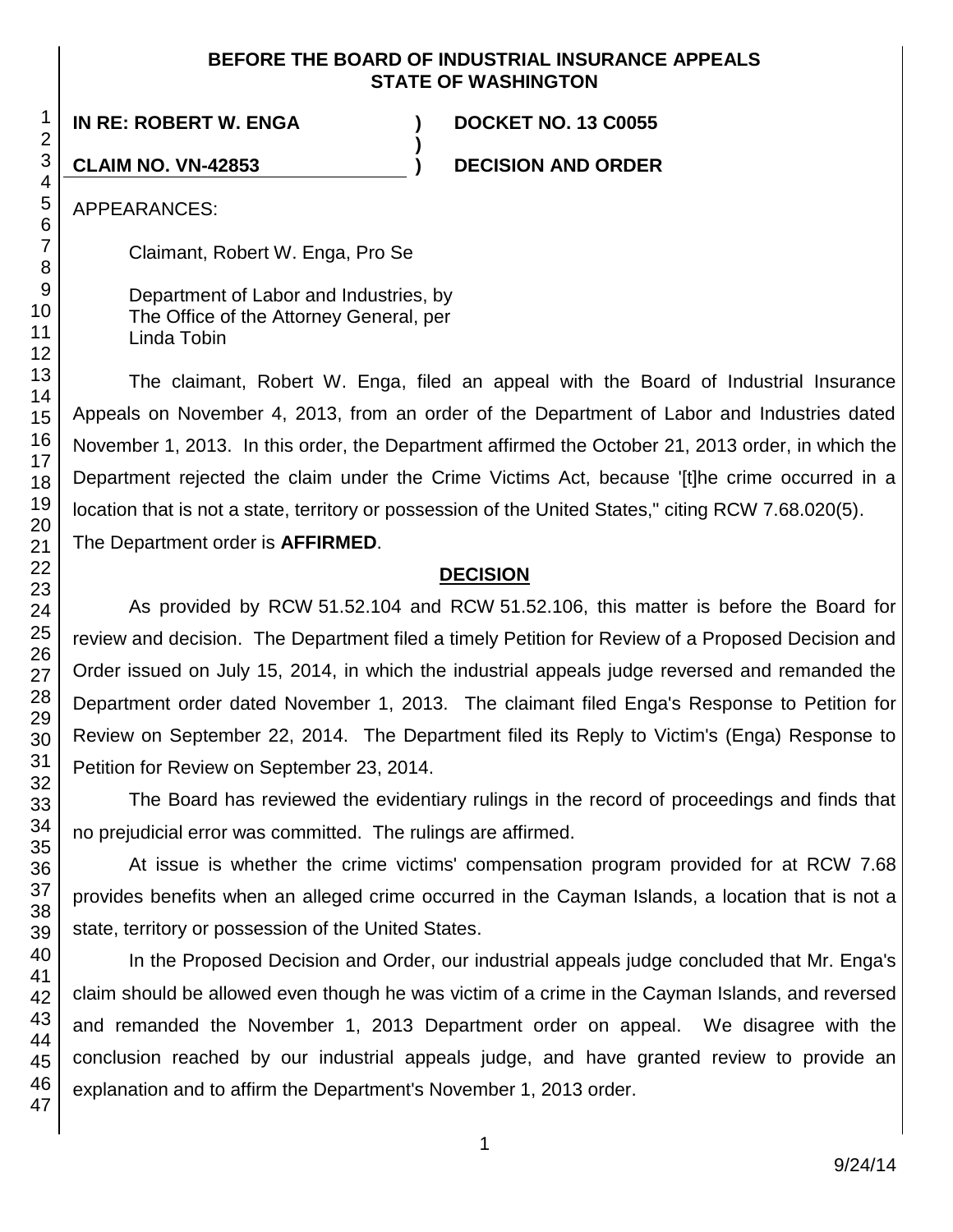In August 2011, Robert W. Enga and his wife took temporary teaching jobs on Grand Cayman Island and maintained their residence in Sea-Tac, Washington. On November 6, 2011, while on Grand Cayman Island, Mr. Enga's wife returned to the couple's temporary home. She was intoxicated, scraped, bruised, and told her husband she had just been raped. Mr. Enga testified that he immediately called the local police who, responding to his call, came to the home and assaulted Mr. Enga, arrested him without probable cause, and falsely imprisoned him for 40 hours. Mr. Enga was released on bail, and subsequently returned to Washington in February 2012. He was never charged with a crime.

Mr. Enga applied for crime victims' compensation benefits in the state of Washington. On October 21, 2013, the Department issued an order which declared the claim was not allowable under the Crime Victims Act. Mr. Enga was not eligible under the Washington program because the crime occurred in a foreign country, and citing RCW 7.68.020(5), the Department denied the claim because the "crime occurred in a location that is not a state, territory or possession of the United States." On November 1, 2013, the Department issued an order which declared the October 21, 2013 order remained in effect, essentially affirming the October 21, 2013 order. This appeal followed.

## RCW 7.68.020(5) provides:

(5) "Criminal act" means an act committed or attempted in this state which is: (a) Punishable as a federal offense that is comparable to a felony or gross misdemeanor in this state; (b) punishable as a felony or gross misdemeanor under the laws of this state; (c) an act committed outside the state of Washington against a resident of the state of Washington which would be compensable had it occurred inside this state and the crime occurred in **a state** which does not have a crime victims' compensation program, for which the victim is eligible as set forth in the Washington compensation law; or (d) trafficking as defined in RCW 9A.40.100. [Emphasis added.]

Mr. Enga urges us to interpret the term "a state" as one meaning a sovereign politically organized body such as the Cayman Islands. Mr. Enga contends that if the legislature meant to exclude coverage for crime victims in foreign countries that would have been explicit in the statute, and that the legislative intent is to extend coverage to the largest number of crime victims as possible.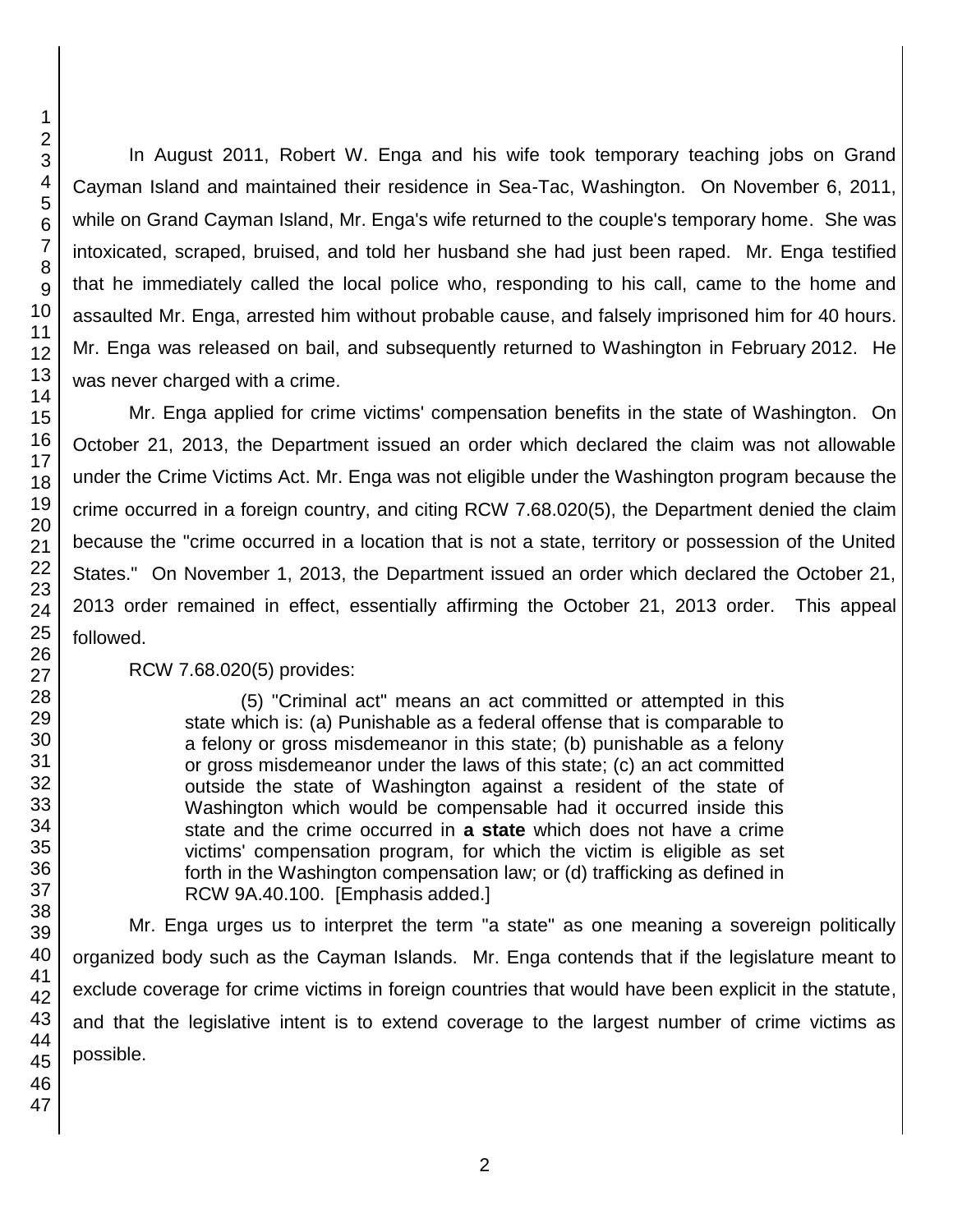The Department urges us to conclude that the Crime Victims' Compensation Act does not apply to crimes in foreign countries. The Department's argument focuses on a plain meaning of the statute analysis, and urges us to interpret the term "a state" as one meaning one of the fifty United States.

Here, we agree with the Department. We find the term "a state" to be well understood according to its natural and ordinary sense and meaning<sup>1</sup>. We conclude that a plain reading of the statute results in a conclusion that "a state" refers to one of the fifty United States. We note that a statute is not ambiguous merely because different interpretations are conceivable. $2$ 

We find that the November 1, 2013 Department order, which affirmed the October 21, 2013 order rejecting the claim under the Crime Victims Act, because "[t]he crime occurred in a location that is not a state, territory or possession of the United States," citing RCW 7.68.020(5), is correct and is **AFFIRMED**.

## **FINDINGS OF FACT**

- 1. On January 23, 2014, an industrial appeals judge certified that the parties agreed to include the Jurisdictional History in the Board record solely for jurisdictional purposes.
- 2. The claimant, Robert W. Enga, is an adult male who was a resident of Washington State in November 2011.
- 3. In August 2011, Mr. Enga and his wife moved to Grand Cayman Island from Washington State, to take temporary teaching positions.
- 4. On November 6, 2011, while on Grand Cayman Island, Mr. Enga's wife returned to the couple's temporary home. She was intoxicated, scraped, bruised, and reported to Mr. Enga she had just been raped. Mr. Enga immediately called the police who came to the couple's residence. Mr. Enga testified that the police assaulted him; arrested him without probable cause; and falsely jailed him for 40 hours. He was never charged with a crime.
- 5. Mr. Enga made a claim under the Washington Crime Victims' Compensation Act.

## **CONCLUSIONS OF LAW**

1. Based on the record, the Board of Industrial Insurance Appeals has jurisdiction over the parties to and the subject matter in this appeal.

1

l 1 *State v. McCollum*, 88 Wn. App. 977 (1997) (citing *State v. Lewis*, 86 Wn. App. 716 (1997)).

<sup>2</sup> *State v. Hahn,* 83 Wn. App. 825, 831, (1996).